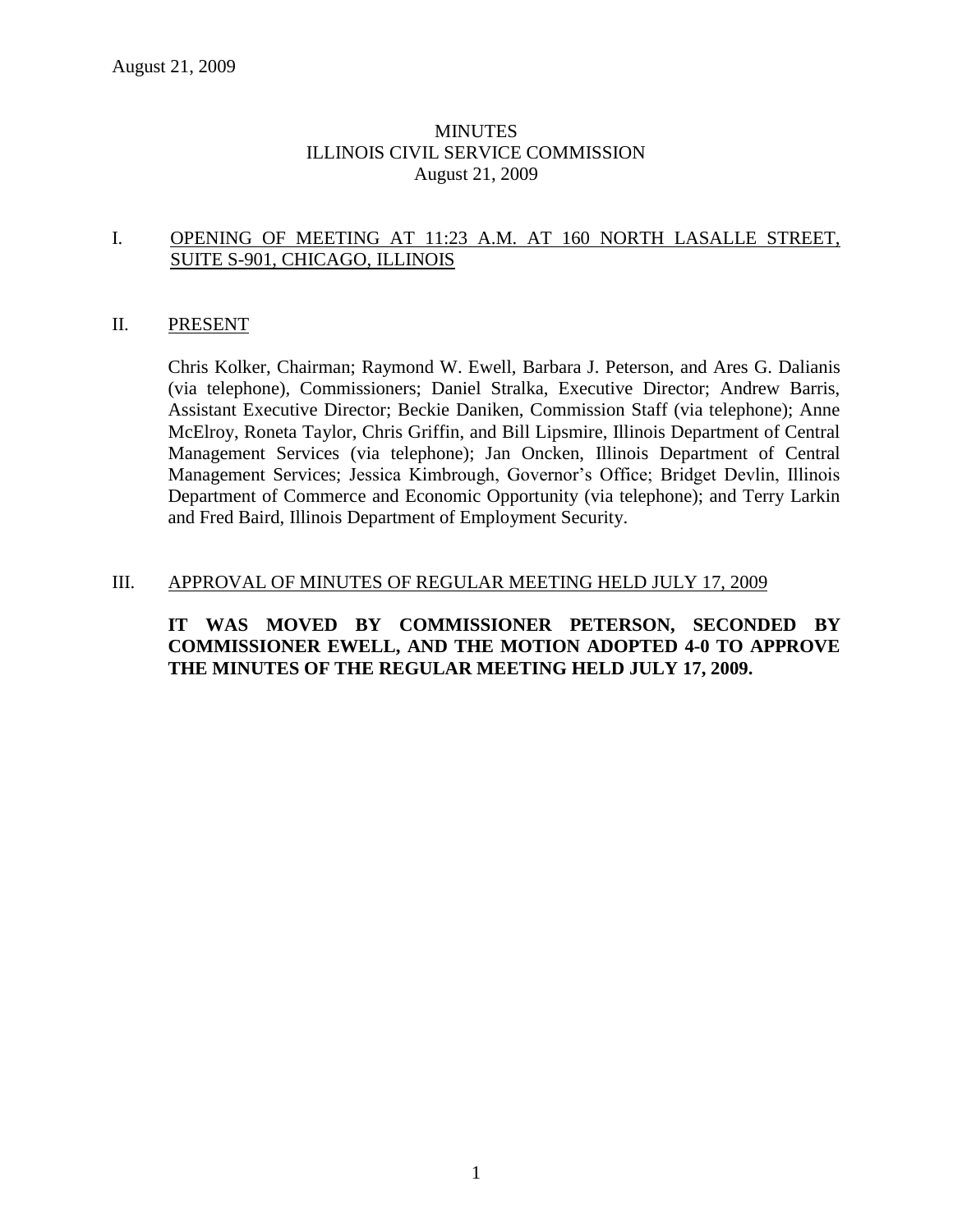#### EXEMPTIONS UNDER SECTION 4d(3) OF THE PERSONNEL CODE IV.

# A. Report on Exempt Positions

| Number of Exempt<br><b>Employees</b><br>Positions<br><u>Agency</u> |  |
|--------------------------------------------------------------------|--|
|                                                                    |  |
|                                                                    |  |
|                                                                    |  |
|                                                                    |  |
|                                                                    |  |
|                                                                    |  |
| Central Management Services 1,482 119                              |  |
|                                                                    |  |
|                                                                    |  |
|                                                                    |  |
|                                                                    |  |
|                                                                    |  |
|                                                                    |  |
|                                                                    |  |
|                                                                    |  |
|                                                                    |  |
|                                                                    |  |
|                                                                    |  |
|                                                                    |  |
|                                                                    |  |
|                                                                    |  |
|                                                                    |  |
|                                                                    |  |
|                                                                    |  |
|                                                                    |  |
|                                                                    |  |
|                                                                    |  |
|                                                                    |  |
|                                                                    |  |
|                                                                    |  |
|                                                                    |  |
|                                                                    |  |
|                                                                    |  |
|                                                                    |  |
|                                                                    |  |
|                                                                    |  |
|                                                                    |  |
|                                                                    |  |
|                                                                    |  |
|                                                                    |  |
|                                                                    |  |
|                                                                    |  |
|                                                                    |  |
|                                                                    |  |
|                                                                    |  |
|                                                                    |  |
|                                                                    |  |
|                                                                    |  |
|                                                                    |  |
|                                                                    |  |
|                                                                    |  |
|                                                                    |  |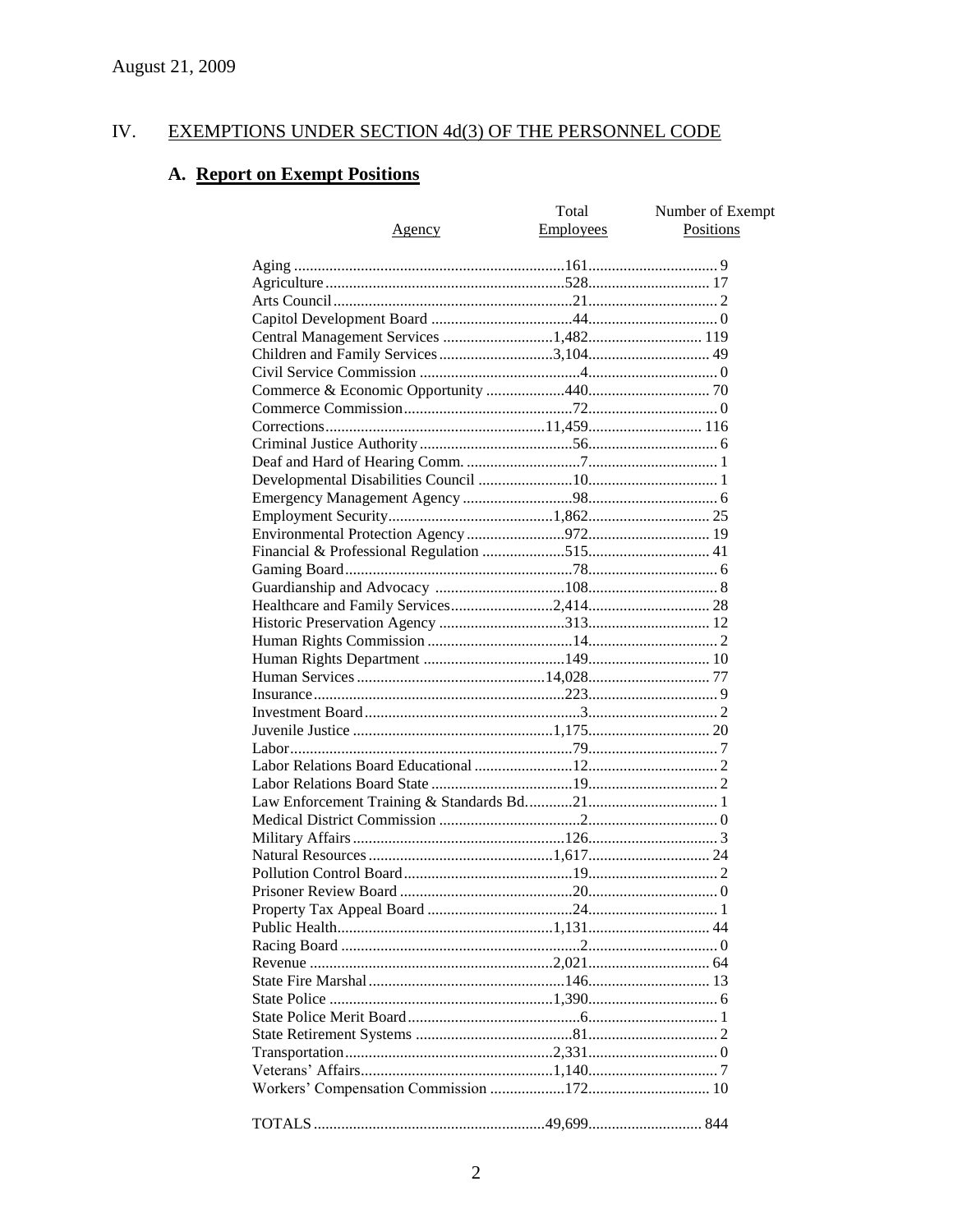### **B. Governing Rule - Jurisdiction B Exemptions**

- a) Before a position shall qualify for exemption from Jurisdiction B under Section 4d(3) of the Personnel Code, the position shall be directly responsible to:
	- 1. The Governor, or
	- 2. A departmental director or assistant director appointed by the Governor, or
	- 3. A board or commission appointed by the Governor, or
	- 4. The head of an agency created by Executive Order, or the director or assistant director of an agency carrying out statutory powers, whose offices are created by the Governor subject to legislative veto under Article V, Section 11, of the Constitution of 1970, which agency head, director, or assistant director may themselves be subject to exemption under Section 4d(3), or
	- 5. In an agency having a statutory assistant director, a deputy director exercising full line authority under the director for all operating entities of the agency, provided the statutory role of assistant director is vacant or is assigned clearly distinct and separate duties from the deputy director and as a colleague to him, or
	- 6. A line position organizationally located between the director and/or assistant director and a subordinate statutorily exempt position(s), provided the position proposed for exemption has line authority over the statutory exempt position(s), or
	- 7. The elected head of an independent agency in the executive, legislative, or judicial branch of government.
- b) If a position meets the above criterion, it must, in addition, be responsible for one or more of the following before it shall be approved as exempt:
	- 1. Directs programs defined by statute and/or departmental, board, or commission policy or possess significant authority when acting in the capacity of a director of programs to bind the agency.
	- 2. Makes decisions in exercising principal responsibility for the determination or execution of policy which fix objectives or state the principles to control action toward operating objectives of one or more divisions, such decisions being subject to review or reversal only by the director, assistant director, board, or commission.
	- 3. Participates in the planning and programming of departmental, board, or commission activities, integrating the plans and projections of related divisions, and the scheduling of projected work programs of those agencies.

\* \* \*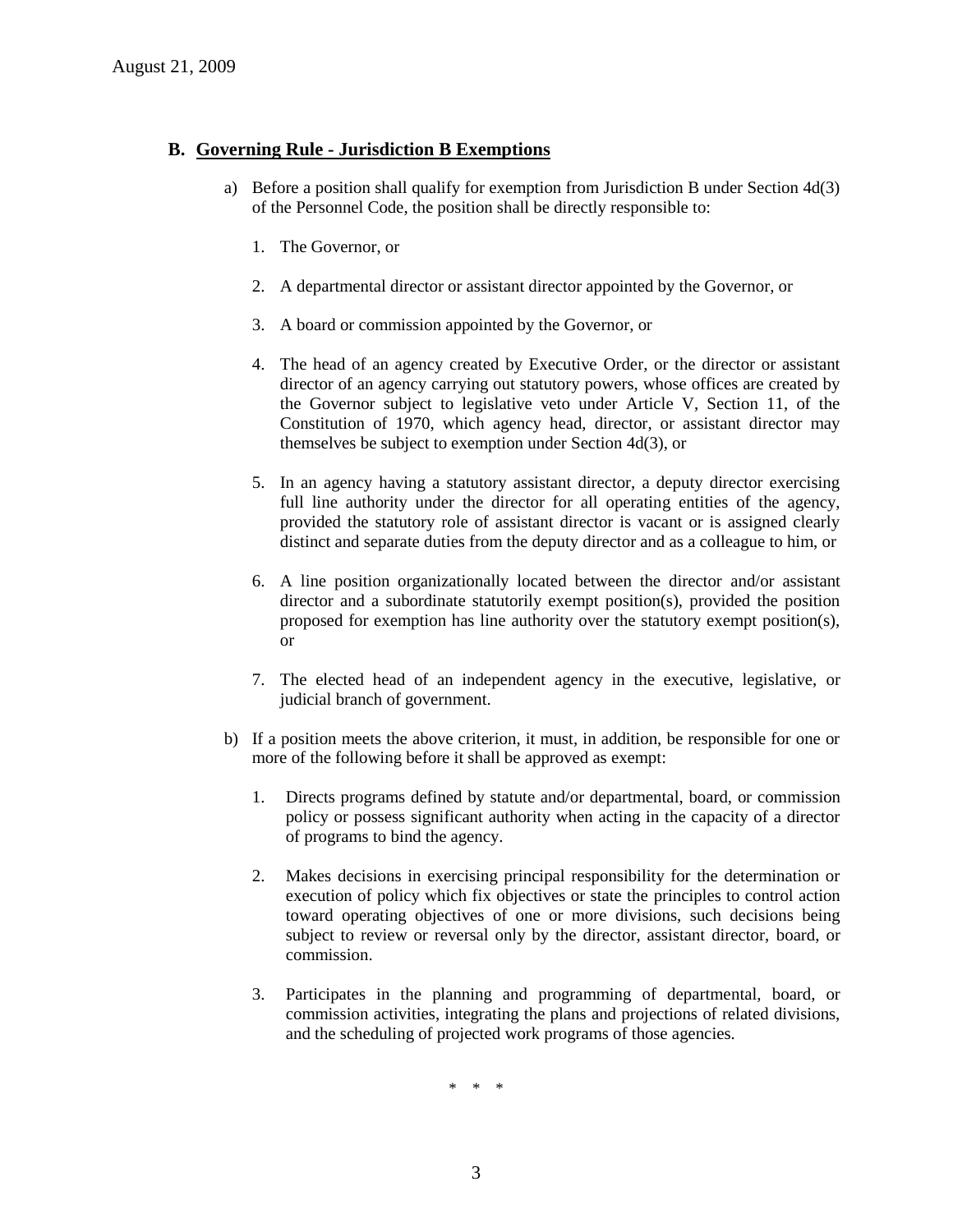## **C. Request for 4d(3) Exemption Rescission**

Regarding Items C1 and C2, Executive Director Daniel Stralka reported that these  $\bullet$ requests were to make permanent exemptions that the Commission granted 12 months ago, but only for a limited term of 12 months since the positions were under consideration for inclusion in a bargaining unit for Public Service Administrators. At that time, Commission staff – with the consent of the agency – had recommended a limited term exemption of 12 months which the Commission approved. Unfortunately, the bargaining unit status has yet to be clarified so Commission staff advised the agency that it was only willing to recommend an additional 12 month extension of the principal policy exemption. The agency agreed to this extension. Chairman Kolker inquired as to details about the agency's position requesting permanent exemption for these positions regardless of their bargaining unit status. Executive Director Stralka explained that the agency representative informed him that it was the agency's position that these positions qualified for exclusion from any bargaining unit but CMS Labor Relations was reluctant to petition for exclusion given the time involved and their track record in obtaining such exclusions. Chairman Kolker noted the apparent inconsistency with a position being principal policy exempt while not qualifying for an exclusion from a bargaining unit.

## **IT WAS MOVED BY COMMISSIONER DALIANIS, SECONDED BY COMMISSIONER EWELL, AND THE MOTION ADOPTED 4-0 TO GRANT FOR A PERIOD OF 12 MONTHS THE 4D(3) EXEMPTION FOR THE FOLLOWING POSITIONS:**

| <b>Position Number</b>  | 37015-50-17-000-00-03               |
|-------------------------|-------------------------------------|
| <b>Position Title</b>   | <b>Public Service Administrator</b> |
| Bureau/Division         | Director's Office                   |
| <b>Functional Title</b> | Senior Policy Advisor               |
| Incumbent               | Phil Anello                         |
| Supervisor              | Director                            |
| Location                | <b>Sangamon County</b>              |

### **C1. Illinois Emergency Management Agency**

### **C2. Illinois Emergency Management Agency**

| <b>Position Number</b>  | 37015-50-17-000-00-04               |
|-------------------------|-------------------------------------|
| <b>Position Title</b>   | <b>Public Service Administrator</b> |
| Bureau/Division         | Director's Office                   |
| <b>Functional Title</b> | <b>Community Outreach Officer</b>   |
| Incumbent               | Vacant                              |
| Supervisor              | Director                            |
| Location                | <b>Sangamon County</b>              |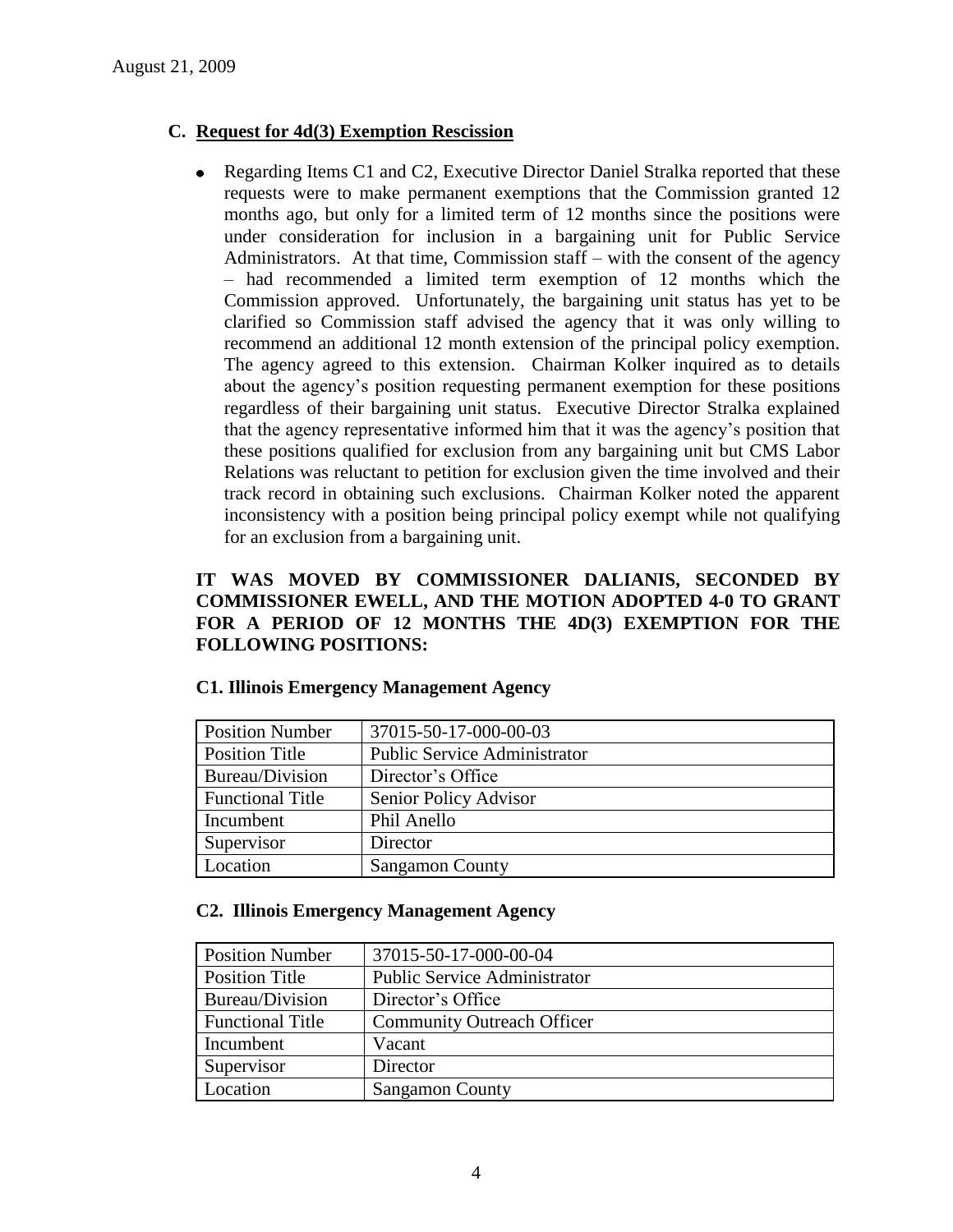Prior to addressing Items D1 through D32, Executive Director Stralka reviewed the process that occurred prior to their inclusion on the agenda. Since the Commission last reviewed a large group of positions for potential rescissions, Executive Director Stralka maintained a list of positions that, for various reasons, might be candidates for rescission of 4d(3) exemption. For these items, the major factor was that there appeared to be duplication with other  $4d(3)$  exempt positions. After completing some initial research on these positions, on July 17, 2009 he sent out letters to all affected agency directors notifying them of which positions may be placed on this month's agenda for rescission and why. Notice was also provided to the Director of Central Management Services in accordance with Commission Rules. These notices included 45 positions. Since that time, there were many telephone calls, e-mail exchanges, and correspondence with agency representatives about these proposed rescissions. Many issues were resolved during this initial period with many of these positions so that when it came time to finalize the agenda only 32 positions were included for the Commission to consider if their 4d(3) exemption should be rescinded. These discussions continued to the point that as of August 21, 2009, there are only 29 positions being presented for consideration of rescission of exemption. Unless otherwise noted while discussing individual positions, these are all vacant. Executive Director Stralka noted as an aside, that out of the 800 plus exempt positions, over 200 are currently vacant. Chairman Kolker noted that this meant that 25% of all exempt positions were presently vacant.

Regarding Items D1 through D32, Executive Director Stralka noted that on the  $\bullet$ Commissioners' Rescission List, there was a column marked "CSC Staff Recommendation." The entry that showed "Rescind – no objection" means that the agency conceded the rescission of the exemption. That does not mean that the agency agreed to it, only that the agency elected not to contest it. A second type of entry indicated "Rescind – no response" and means that despite the written notice to the agency and subsequent notifications to Central Management Services the agency had not responded and Staff still had not received any objection. It is Staff's interpretation of this silence to mean that the agency elected not to contest the rescission. Executive Director Stralka indicated these items would not be further addressed unless Commissions had questions. Anne McElroy then requested the Commission to continue any proposed rescission for any agency that failed to respond, noting that they have been busy with other matters related to potential layoffs and that a continuance would give them one additional notice of the proposed rescission. Chairman Kolker denied this request, noting that they have already received notice of the proposed action and that agencies can always reapply for the exemption. Commissioner Dalianis supported this position.

Executive Director Stralka also reminded all present that if the Commission approves the rescission of 4d(3) exempt status for any of these positions, it does not mean that the position is eliminated, only that the position is subject to the merit and fitness provisions of the Personnel Code and Rules. If a position has its exempt status rescinded and an agency subsequently decides that it believes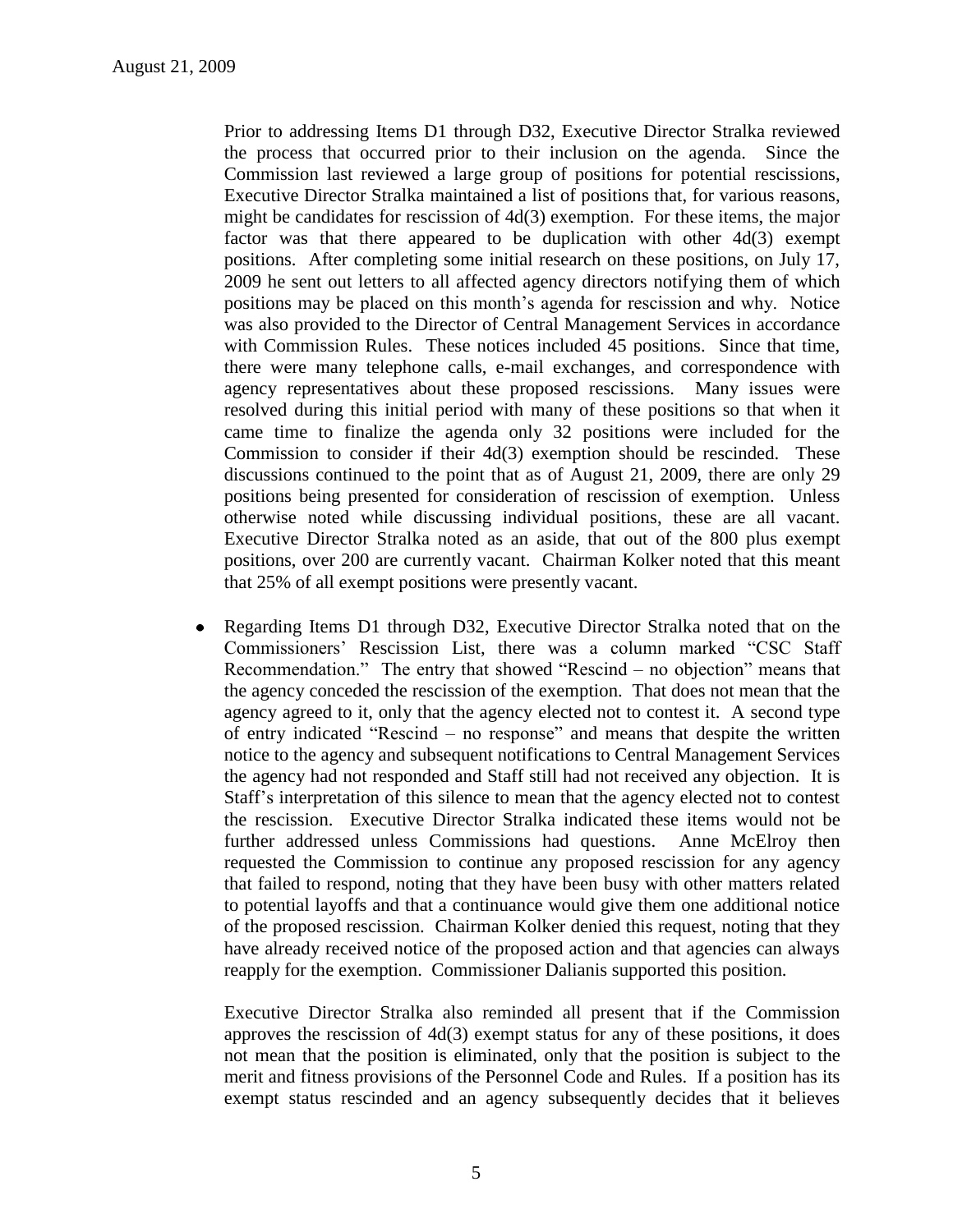exemption is warranted, there is nothing that prevents it from making a new request for exemption next month.

Due to the time-consuming nature of this process, Executive Director Stralka requested that if the Commission were to continue any of these agenda items to a future date, that it be the November 2009 meeting. This would allow ample time to sort out any remaining discrepancies and is also the next planned potential group rescission. At this time, Anne McElroy requested that the Commission continue all 32 of these proposed rescissions until November's meeting. She noted that there are over 6000 EPAR requests presently pending, many of which are for vacant 4d(3) positions. Chairman Kolker responded that with 25% of 4d(3) positions vacant, it portrays a misleading image as to the number of exempt positions in government. Anne McElroy replied that even the current number represents 1% of all positions in the State. Chairman Kolker noted for her that the Commission is not considering rescinding the 4d(3) exemptions for 200 vacant positions today. He reiterated that having 25% of exempt positions vacant is excessive and misleading. Executive Director Stralka added that he inquired of all these agencies whether their fiscal year 2010 management plans included provisions for filling these positions, but none of the agencies responded to his request.

- Executive Director Stralka noted there are three groups that need further  $\bullet$ explanation. The first group is for the Illinois Department of Human Services, agenda items D24 through D26. Executive Director Stralka explained that he received an August 6, 2009 letter from Secretary Adams that provided overly simplistic justifications for retaining the exemptions on these positions. He responded by e-mail on August 12, 2009 indicating that the response was insufficient and requested additional information. The agency did not reply to that request. Commissioner Ewell indicated that he was in favor of continuing these requests until November since the agency at least had made some response.
- The second group is for the Illinois Department of Commerce and Economic  $\bullet$ Opportunity positions. The first group consists of Assistant Deputy Directors for a number of different programs – agenda items D12 through D16. Executive Director Stralka indicated to the agency that these positions have been vacant and inquired whether their management plan for fiscal year 2010 included utilizing these positions, i.e., can they afford them. Bridget Devlin, Human Resources Director, was present via telephone to explain the agency's position on retaining the exemption for these positions. She noted that Items D12, D14, and D15 had EPARs pending to fill these positions. Item D13 was filled. Item D16 was being filled and was important to securing additional federal stimulus money for the State. Chairman Kolker suggested continuing these items until November's meeting. As to Item D10, the Illinois Department of Commerce and Economic Opportunity indicated that there is a temporary appointment to this position, but nothing is reflected in the personnel system. Bridget Devlin advised the Commission that the agency was no longer contesting the rescission of this exemption.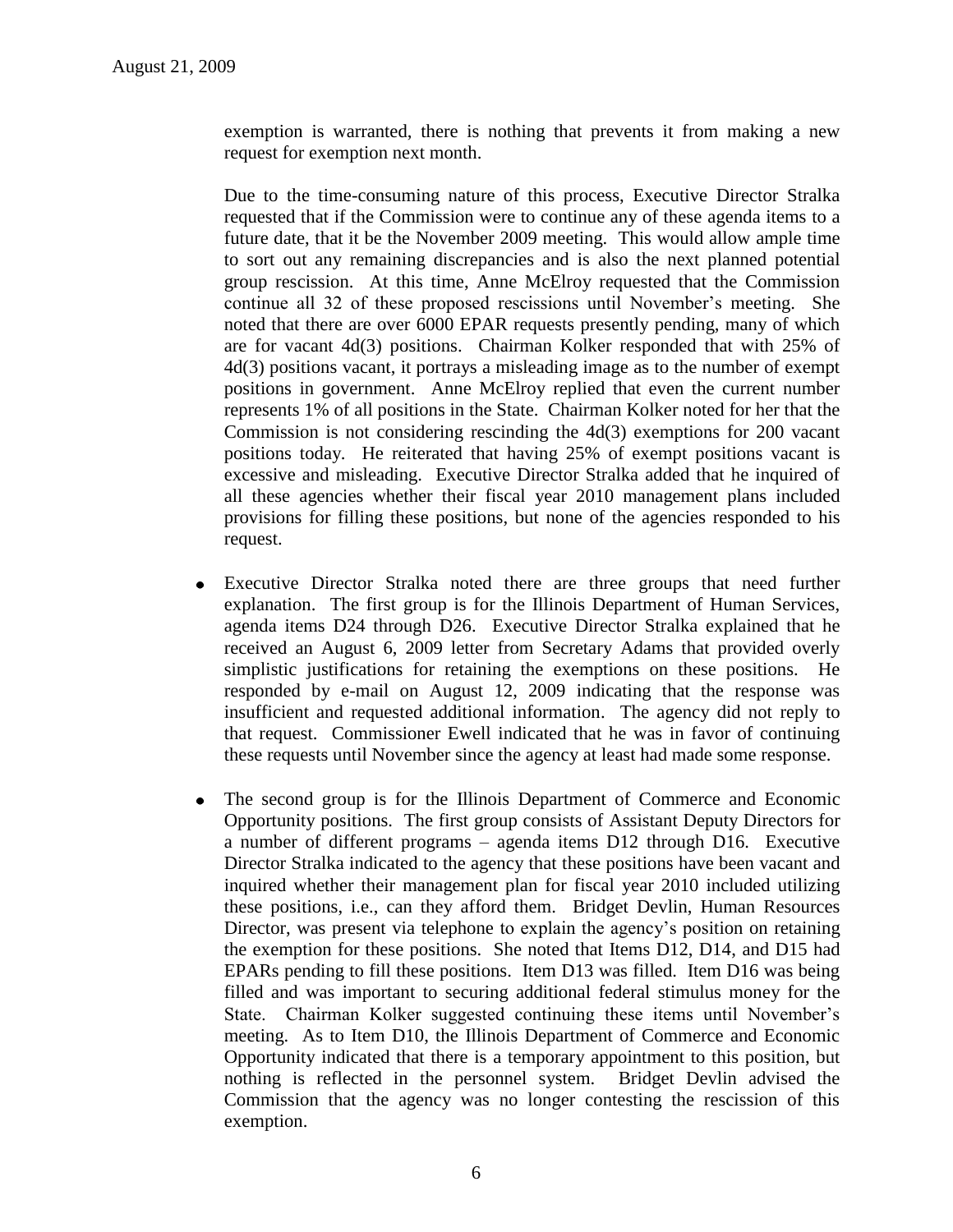As to the Media Administrator positions, Items D2 through D5, Executive Director Stralka explained that he spent numerous hours going over the duplicate responsibilities of these positions – all of which have incumbents – with Central Management Services. Every time he received a clarified position description, it duplicated some other pre-existing Media Administrator. Central Management Services indicated they are in the process of reviewing and clarifying all the Illinois Office of Communication and Information positions, but are hampered by the lack of a Deputy Director – there is only an Acting Deputy Director at this time. Roneta Taylor confirmed the ongoing efforts to clarify the Office of Communication and Information's position descriptions. Chairman Kolker suggested continuing these matters to allow Central Management Services to complete its clarifications and then have Commission staff audit all the Media Administrator positions to ensure that these employees are performing work consistent with their individual position descriptions.

### **IT WAS MOVED BY COMMISSIONER DALIANIS, SECONDED BY COMMISSIONER EWELL, AND THE MOTION ADOPTED 4-0 TO RESCIND THE 4D(3) EXEMPTION FOR THE FOLLOWING POSITIONS:**

| Agenda<br><b>Item</b> | Agency     | <b>Position Number</b> | <b>Functional Title</b>               |
|-----------------------|------------|------------------------|---------------------------------------|
| D <sub>1</sub>        | <b>CMS</b> | 00501-37-06-000-01-02  | Legislative Liaison                   |
| D <sub>8</sub>        | <b>CMS</b> | 40070-37-80-200-00-01  | <b>Electronic Media Services</b>      |
| D <sup>9</sup>        | <b>CFS</b> | 13852-16-00-320-00-01  | Legislative Liaison                   |
| D10                   | <b>CEO</b> | 37015-42-00-000-02-01  | <b>Associate Executive Assistant</b>  |
| D11                   | <b>CEO</b> | 37015-42-00-210-00-01  | Legislative Liaison                   |
| D17                   | <b>CEO</b> | 40070-42-80-000-05-01  | Assistant Dep. Dir.-Homeland Security |
| D <sub>18</sub>       | <b>EPA</b> | 40070-46-00-000-00-04  | Policy Advisor                        |
| D <sub>19</sub>       | <b>EPA</b> | 40070-46-30-200-00-01  | Policy Advisor                        |
| D <sub>20</sub>       | <b>DES</b> | 40070-44-00-000-01-02  | Human Resources Advisory Council      |
| D21                   | <b>HFS</b> | 40070-33-00-010-00-21  | Deputy Director, Admin Operations     |
| D22                   | <b>HFS</b> | 40070-33-00-900-00-21  | Deputy Director, Policy Coordination  |
| D23                   | <b>HFS</b> | 40070-33-70-100-00-61  | <b>Assistant CFO</b>                  |
| D <sub>28</sub>       | <b>DOR</b> | 37015-25-04-100-00-01  | Legislative Liaison                   |
| D29                   | <b>SFM</b> | 37015-50-50-001-04-84  | Hispanic Liaison                      |
| D31                   | <b>ISP</b> | 40070-21-00-000-00-02  | Chief Policy Advisor (Public Safety)  |
| D32                   | <b>WCC</b> | 40070-50-37-000-11-01  | Legislative Liaison                   |

#### **The following 4d(3) exemptions were rescinded on August 21, 2009:**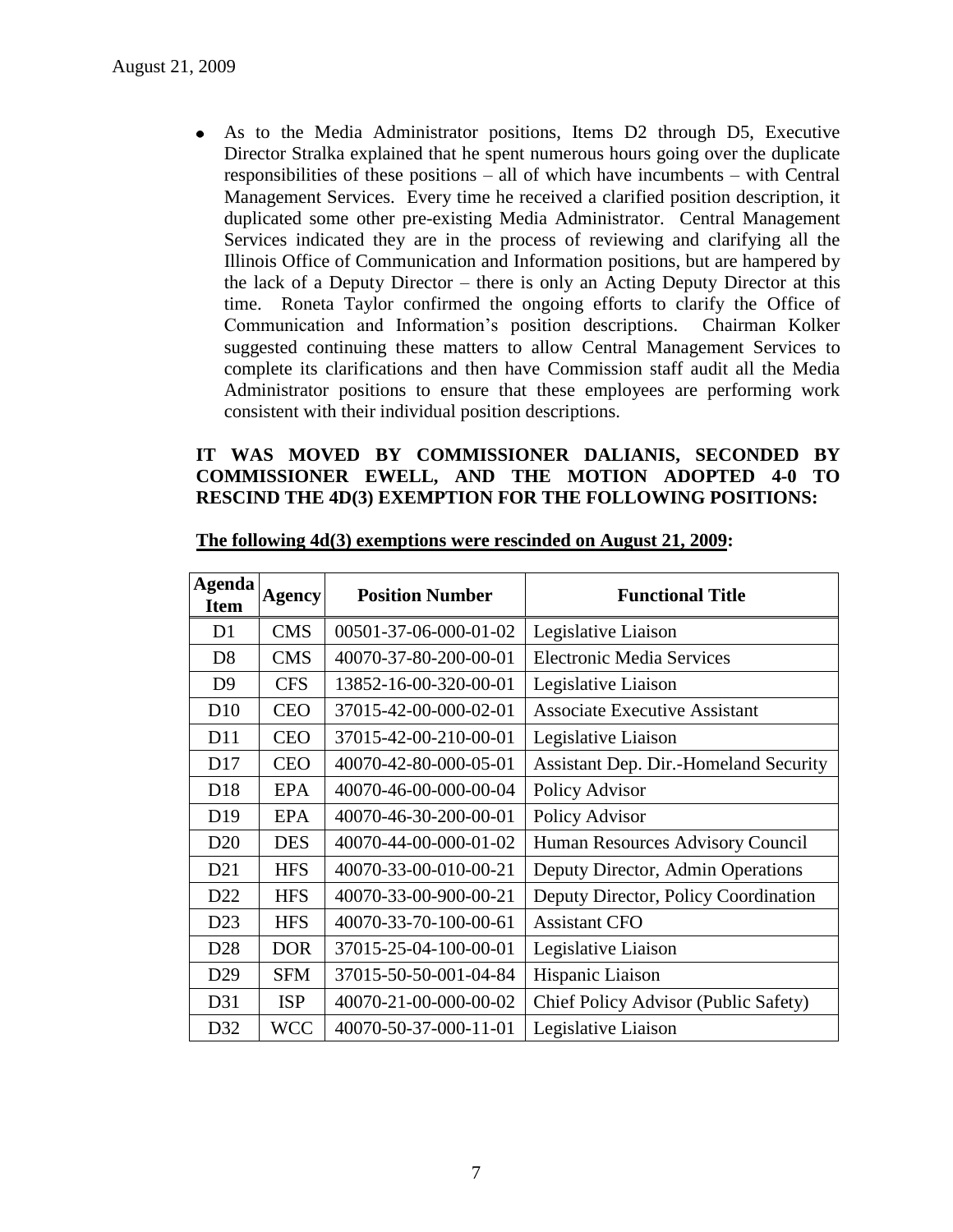**IT WAS MOVED BY COMMISSIONER PETERSON, SECONDED BY COMMISSIONER EWELL, AND THE MOTION ADOPTED 4-0 TO CONTINUE TO NOVEMBER 20, 2009 THE 4D(3) EXEMPTION RESCISSIONS FOR THE FOLLOWING POSITIONS:**

**The following 4d(3) exemption rescissions were continued to November 20, 2009 on August 21, 2009:**

| <b>Agenda</b><br><b>Item</b> | <b>Agency</b> | <b>Position Number</b> | <b>Functional Title</b>                     |
|------------------------------|---------------|------------------------|---------------------------------------------|
| D <sub>2</sub>               | <b>CMS</b>    | 40070-37-80-100-01-02  | Media Administrator                         |
| D <sub>3</sub>               | <b>CMS</b>    | 40070-37-80-100-01-05  | Media Administrator                         |
| D4                           | <b>CMS</b>    | 40070-37-80-100-01-07  | Media Administrator                         |
| D <sub>5</sub>               | <b>CMS</b>    | 40070-37-80-100-01-08  | Media Administrator                         |
| D7                           | <b>CMS</b>    | 40070-37-80-100-00-01  | <b>Statewide Media Relations</b>            |
| D <sub>12</sub>              | <b>CEO</b>    | 40070-42-10-000-05-01  | Asst. Dep. Dir.-Economic Dev.               |
| D13                          | <b>CEO</b>    | 40070-42-25-000-05-01  | Asst. Dep. Dir.-Tourism                     |
| D14                          | <b>CEO</b>    | 40070-42-50-000-05-01  | Asst. Dep. Dir.-Community Dev.              |
| D <sub>15</sub>              | <b>CEO</b>    | 40070-42-60-000-05-01  | Asst. Dep. Dir.-Tech & Industry             |
| D <sub>16</sub>              | <b>CEO</b>    | 40070-42-70-000-05-01  | Asst. Dep. Dir.-Energy & Recycling          |
| D <sub>24</sub>              | <b>DHS</b>    | 40070-10-00-000-84-01  | <b>Executive Assistant to the Secretary</b> |
| D <sub>25</sub>              | <b>DHS</b>    | 40070-10-11-200-00-01  | Chief, Recruitment & Selection              |
| D <sub>26</sub>              | <b>DHS</b>    | 40070-10-12-100-00-01  | <b>Special Management Assistant</b>         |

No action was taken on Agenda Items D6, D27, and D30 so these exemptions continue in force and effect.

### V. CLASS SPECIFICATIONS

### **The following class titles were submitted for creation and revision by the Director of Central Management Services:**

Position Titles:

 A. Graphic Arts Technician (revise) Graphic Arts Designer (revise) Graphic Arts Designer Advanced (create) Graphic Arts Designer Supervisor (revise)

Staff Analysis: Assistant Executive Director Andrew Barris informed the Commissioners that the Commission staff had questions as to why this class specification revision was proposed in 2009 when the basis for the class specification – the Governor's Executive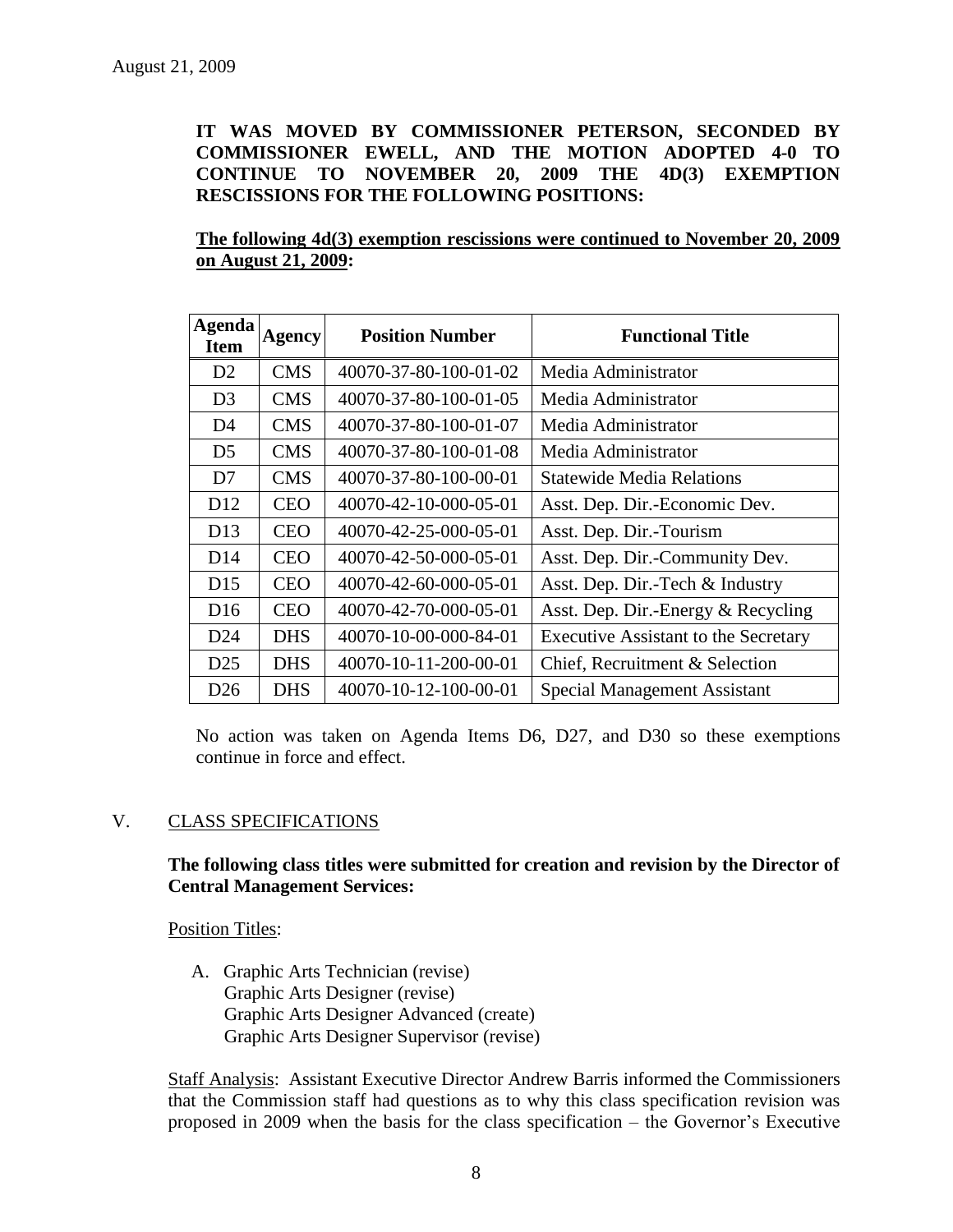Order (Number 2) – occurred in 2004. Bill Lipsmire from Central Management Services addressed the Commissioners via telephone and explained that the Governor's Executive Order required a re-organization which caused de-stabilization within the classes and there were additional responsibilities and training that was only partially completed. In addition, the wide range of duties of the current classes covering many different agencies - outside of the graphic arts duties specifically addressed in the previous classes, i.e., Administrative Assistant I, Executive I, Executive II, combined with the possibility of non-code positions engaging in the work described as being graphic arts related also delayed the class study and proposal until 2009. In sum, the need to revise the Graphic Arts Technician, Graphic Arts Designer, Administrative Assistant I, Executive I, Executive II and Graphic Arts Designer Supervisor classifications into four distinct and separate classes with specific duties tailored to meet the requirements of the Governor's Executive Order was necessary. Therefore, the new and/or revised Graphic Arts Technician, Graphic Arts Designer, Graphic Arts Designer Advanced, and Graphic Arts Designer Supervisor classes were necessary to replace the six different classes that were being used to perform graphic arts duties. The creation and revision of these classes was approved by AFSCME.

### Position Title:

B. Educational Diagnostician (create)

Staff Analysis: Assistant Executive Director Andrew Barris reported that, pursuant to Public Act 095-1021, employment under the Personnel Code was extended to a group of contractual employees providing educational services to the Department of Corrections and Juvenile Justice. The creation of the new class of Educational Diagnostician was necessary to achieve this end and provide support for Educators and School Psychologists. The creation of this class was approved by AFSCME. This classification is distinct from school district officials because it operates within the Department of Corrections and Juvenile Justice to assist with recordkeeping and the administration of standardized testing of "students in a school setting."

## **IT WAS MOVED BY COMMISSIONER PETERSON, SECONDED BY COMMISSIONER EWELL, AND THE MOTION ADOPTED 4-0 TO APPROVE THE CREATION AND REVISION OF THE FOLLOWING CLASS TITLES TO BE EFFECTIVE SEPTEMBER 1, 2009.**

- **A. Graphic Arts Technician (revise) Graphic Arts Designer (revise) Graphic Arts Designer Advanced (create) Graphic Arts Designer Supervisor (revise)**
- **B. Educational Diagnostician (create)**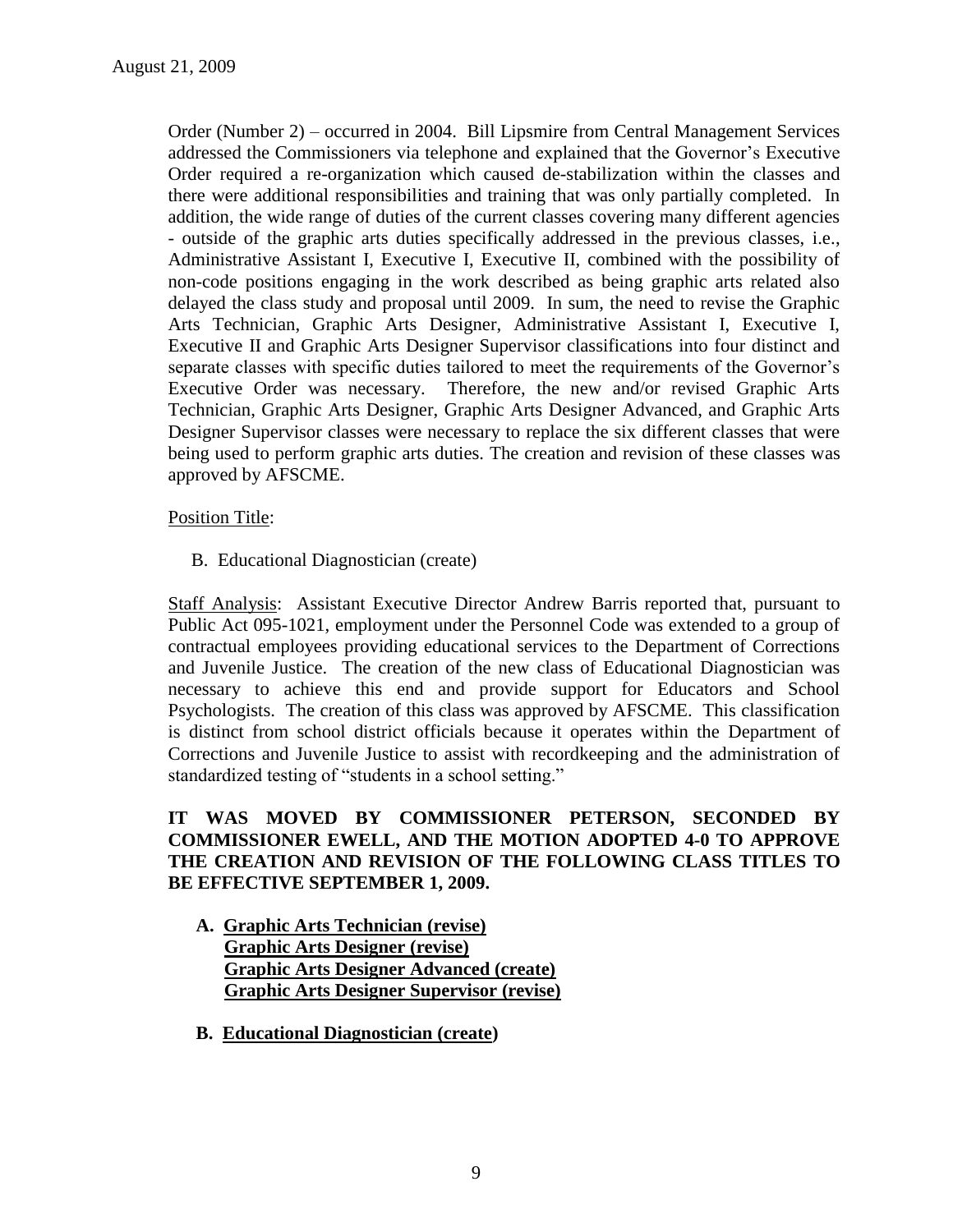**IT WAS MOVED BY COMMISSIONER DALIANIS SECONDED BY COMMISSIONER EWELL, AND THE MOTION ADOPTED 4-0 TO DISAPPROVE ANY CLASS SPECIFICATIONS RECEIVED BY THE COMMISSION NOT CONTAINED IN THIS REPORT TO ALLOW ADEQUATE STUDY.** 

### VI. MOTION TO GO INTO EXECUTIVE SESSION

**IT WAS MOVED BY COMMISSIONER PETERSON, SECONDED BY COMMISSIONER DALIANIS, AND BY ROLL CALL VOTE THE MOTION ADOPTED 4-0 TO HOLD AN EXECUTIVE SESSION PURSUANT TO SUBSECTIONS 2(c)(1), 2(c)(4), AND 2(c)(11) OF THE OPEN MEETINGS ACT.** 

| <b>KOLKER</b>   | YES. | <b>EWELL</b>    | YES |
|-----------------|------|-----------------|-----|
| <b>PETERSON</b> | YES. | <b>DALIANIS</b> | YES |
| <b>BUKRABA</b>  |      |                 |     |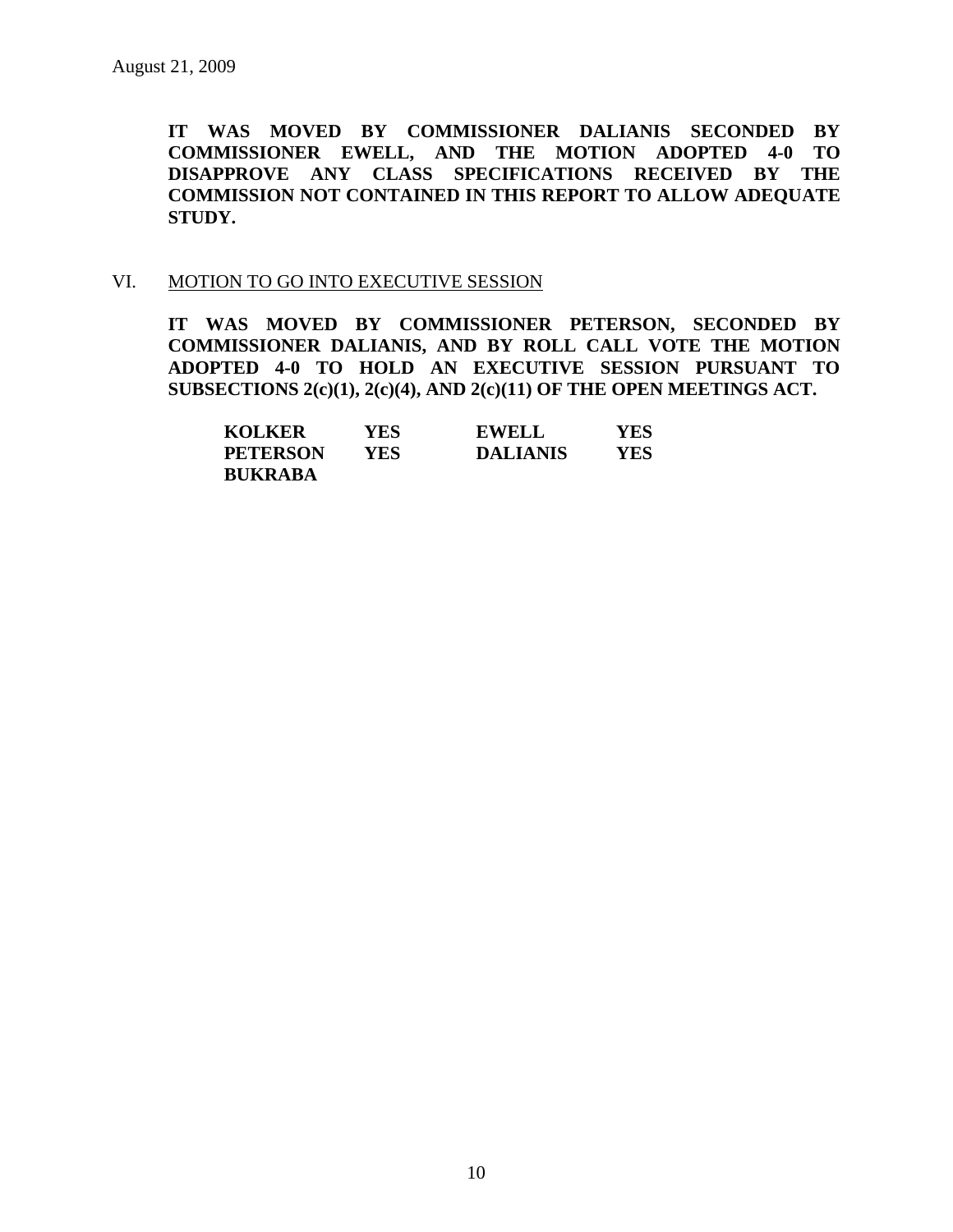### VII. RECONVENE MEETING

Upon due and proper notice the regular meeting of the Illinois Civil Service Commission was reconvened at 160 North LaSalle Street, Suite S-901, Chicago, Illinois at 12:30 p.m.

#### PRESENT

Chris Kolker, Chairman; Raymond W. Ewell, Barbara J. Peterson, and Ares G. Dalianis (via telephone), Commissioners; Daniel Stralka, Executive Director; and Andrew Barris, Assistant Executive Director.

### VIII. NON-MERIT APPOINTMENT REPORT

The Personnel Code permits non-merit appointments for a limited period of time, i.e., emergency appointments shall not exceed 60 days and shall not be renewed, and positions shall not be filled on a temporary or provisional basis for more than six months out of any twelve-month period. Consecutive non-merit appointments are not violative of the Code, however, they do present a possible evasion of merit principles and should be monitored. Set forth below is the number of consecutive non-merit appointments made by each department. These statistics are from the Department of Central Management Services' Consecutive Non-Merit Report.

| Agency                                   | 6/30/09           | 7/31/09          | 7/31/08        |
|------------------------------------------|-------------------|------------------|----------------|
| Aging                                    | $\mathbf{\Omega}$ |                  | $\mathbf{0}$   |
| Agriculture                              |                   |                  | $\overline{2}$ |
| <b>Arts Council</b>                      | 0                 | 0                |                |
| <b>Central Management Services</b>       | 2                 |                  | 4              |
| <b>Children and Family Services</b>      | 12                | 11               | 12             |
| <b>Criminal Justice Authority</b>        |                   | 1                | 0              |
| <b>Employment Security</b>               | 6                 | 10               | 7              |
| <b>Healthcare and Family Services</b>    | 16                | 12               | 9              |
| <b>Historic Preservation</b>             | $\Omega$          | 1                | 9              |
| <b>Human Services</b>                    |                   | 1                | 4              |
| Law Enforcement Training Standards Board |                   | 0                | 0              |
| <b>Natural Resources</b>                 | 15                | 40               | 26             |
| Property Tax Appeal Board                | $\mathfrak{D}$    | 2                |                |
| Revenue                                  |                   | 0                | 0              |
| <b>State Police</b>                      | 0                 | 0                |                |
| <b>State Retirement Systems</b>          | 0                 | 0                |                |
| Transportation                           | 3                 | $\overline{2}$   | 5              |
| Veteran's Affairs                        |                   |                  | $\overline{2}$ |
| Workers' Compensation Commission         | 1                 | $\boldsymbol{0}$ | 3              |
| Totals                                   | 63                | 84               | 87             |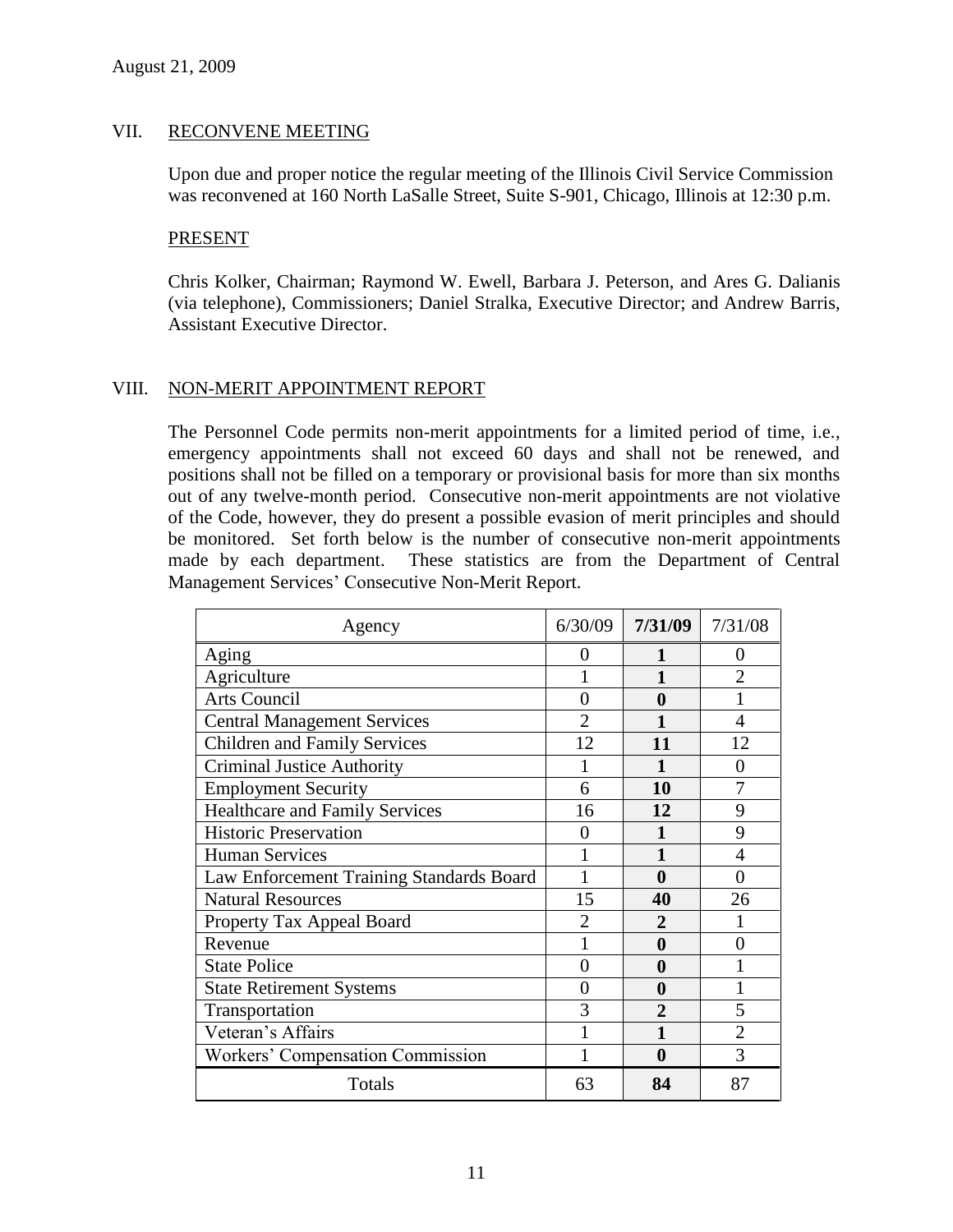### IX. PUBLICLY ANNOUNCED DECISION RESULTING FROM APPEAL

### **DISCHARGE**

#### **DA-33-09**

| Employee  | James A. Calvin, Jr.               | <b>Appeal Date</b>   | 4/22/09            |
|-----------|------------------------------------|----------------------|--------------------|
| Agency    | <b>DHS</b>                         | <b>Decision Date</b> | 8/10/09            |
| Type      | Discharge                          | ALJ                  | Daniel Stralka     |
| Change(s) | Unauthorized absences; tardiness;  | Recommended          | Charges are proven |
|           | unauthorized use of cell phone     | Decision             | and warrant        |
|           | while on duty; dereliction of duty |                      | discharge.         |

**IT WAS MOVED BY COMMISSIONER EWELL, SECONDED BY COMMISSIONER PETERSON, AND BY ROLL CALL VOTE OF 4-0, THE MOTION ADOPTED TO MODIFY AND ADOPT THE ADMINISTRATIVE LAW JUDGE'S RECOMMENDED DECISION THAT THE WRITTEN CHARGES FOR DISCHARGE ARE PROVEN BUT WARRANT A 90-DAY SUSPENSION BECAUSE DISCHARGE IS EXCESSIVE DISCIPLINE FOR THE SECOND OFFENSE OF USING A PERSONAL CELL PHONE WHILE ON DUTY.**

| <b>KOLKER</b>   | YES | <b>EWELL</b>    | YES |
|-----------------|-----|-----------------|-----|
| <b>PETERSON</b> | YES | <b>DALIANIS</b> | YES |
| <b>BUKRABA</b>  |     |                 |     |

### **RULE VIOLATION**

#### **RV-26-09**

| Petitioner  | Clara Simms-Johnson   | <b>Appeal Date</b>   | 12/29/08                          |
|-------------|-----------------------|----------------------|-----------------------------------|
| Agency      | <b>HFS</b>            | <b>Decision Date</b> | 07/30/09                          |
| Type        | <b>Rule Violation</b> | ALJ                  | <b>Andrew Barris</b>              |
| Allegations | Violation of Section  | Proposed             | Petitioner was obstructed from    |
|             | 302.781 of Personnel  | Finding              | applying for a position at HFS in |
|             | Rules and/or 20 ILCS  |                      | violation of 20 ILCS 415/13 (3).  |
|             | 415/13(3)             |                      |                                   |

**IT WAS MOVED BY COMMISSIONER PETERSON, SECONDED BY COMMISSIONER EWELL, AND BY ROLL CALL VOTE OF 4-0, THE MOTION ADOPTED TO MODIFY AND ADOPT THE ADMINISTRATIVE LAW JUDGE'S PROPOSED FINDING IN THAT THE PETITIONER HAS NOT PROVEN BY A PREPONDERANCE OF THE EVIDENCE THAT THE RESPONDENT VIOLATED THE PERSONNEL RULES AND/OR 20 ILCS 415/13 (3) BY DISSUADING THE PETITIONER FROM APPLYING FOR REINSTATEMENT AT THE ILLINOIS DEPARTMENT OF HEALTHCARE AND FAMILY SERVICES. ALTHOUGH THE EVIDENCE INDICATES THAT THE**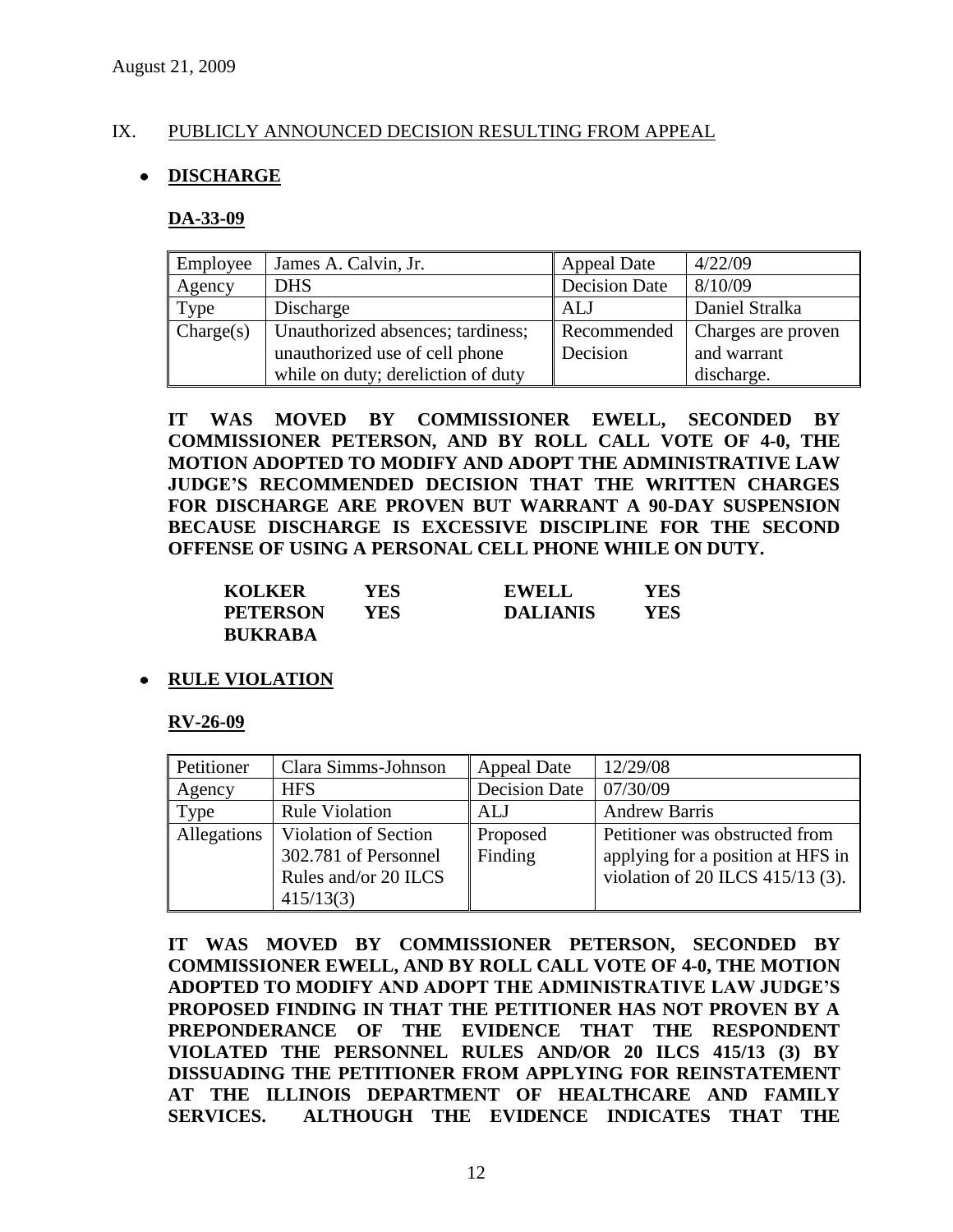**PETITIONER AGREED TO RESIGN FROM HER POSITION AT THE ILLINOIS DEPARTMENT OF HUMAN SERVICES BY SEPTEMBER 30, 2008, THERE IS NO EVIDENCE THAT THE PETITIONER EVER SUBMITTED A RESIGNATION PER THAT AGREEMENT. THEREFORE, THE PETITIONER NEVER RESIGNED FROM HER POSITION AT THE ILLINOIS DEPARTMENT OF HUMAN SERVICES AND THE TERM USED TO CLASSIFY HER SEPARATION FROM THE DEPARTMENT AS BEING A "PROBATIONARY DISCHARGE" WAS ACCURATE AS STATED ON THE PERSONNEL TRANSACTION FORM AND/OR COMMUNICATED TO THE PETITIONER BY THE DEPARTMENT OF HEALTHCARE AND FAMILY SERVICES.**

| <b>KOLKER</b>   | YES | <b>EWELL</b>    | YES  |
|-----------------|-----|-----------------|------|
| <b>PETERSON</b> | YES | <b>DALIANIS</b> | YES. |
| <b>BUKRABA</b>  |     |                 |      |

### X. APPEALS DISPOSED OF WITHOUT DECISION ON THE MERITS

### **DISMISSED**

#### **RV-24-09**

| Employee   | Brian G. Smith                                                            | <b>Appeal Date</b>   | 12/23/08                                                             |
|------------|---------------------------------------------------------------------------|----------------------|----------------------------------------------------------------------|
| Agency     | <b>HFS</b>                                                                | <b>Decision Date</b> | 07/14/09                                                             |
| Type       | <b>Rule Violation</b>                                                     | ALJ                  | <b>Andrew Barris</b>                                                 |
| Allegation | Involuntarily reduced from<br><b>Accountant Advanced to</b><br>Accountant | Proposed<br>Finding  | Dismissed subject to<br>Commission approval;<br>withdrawn (settled). |

### **RV-36-09**

| Petitioner | <b>Kathy Jones</b>                                                 | <b>Appeal Date</b>   | 5/14/09                                                                                         |  |
|------------|--------------------------------------------------------------------|----------------------|-------------------------------------------------------------------------------------------------|--|
| Agency     | <b>DHS</b>                                                         | <b>Decision Date</b> | 7/14/09                                                                                         |  |
| Type       | <b>Rule Violation</b>                                              | ALJ                  | <b>Andrew Barris</b>                                                                            |  |
| Allegation | Coded as not eligible<br>for reinstatement for<br>state employment | Proposed<br>Finding  | Dismissed subject to Commission<br>approval; default (failure to file)<br>requested materials). |  |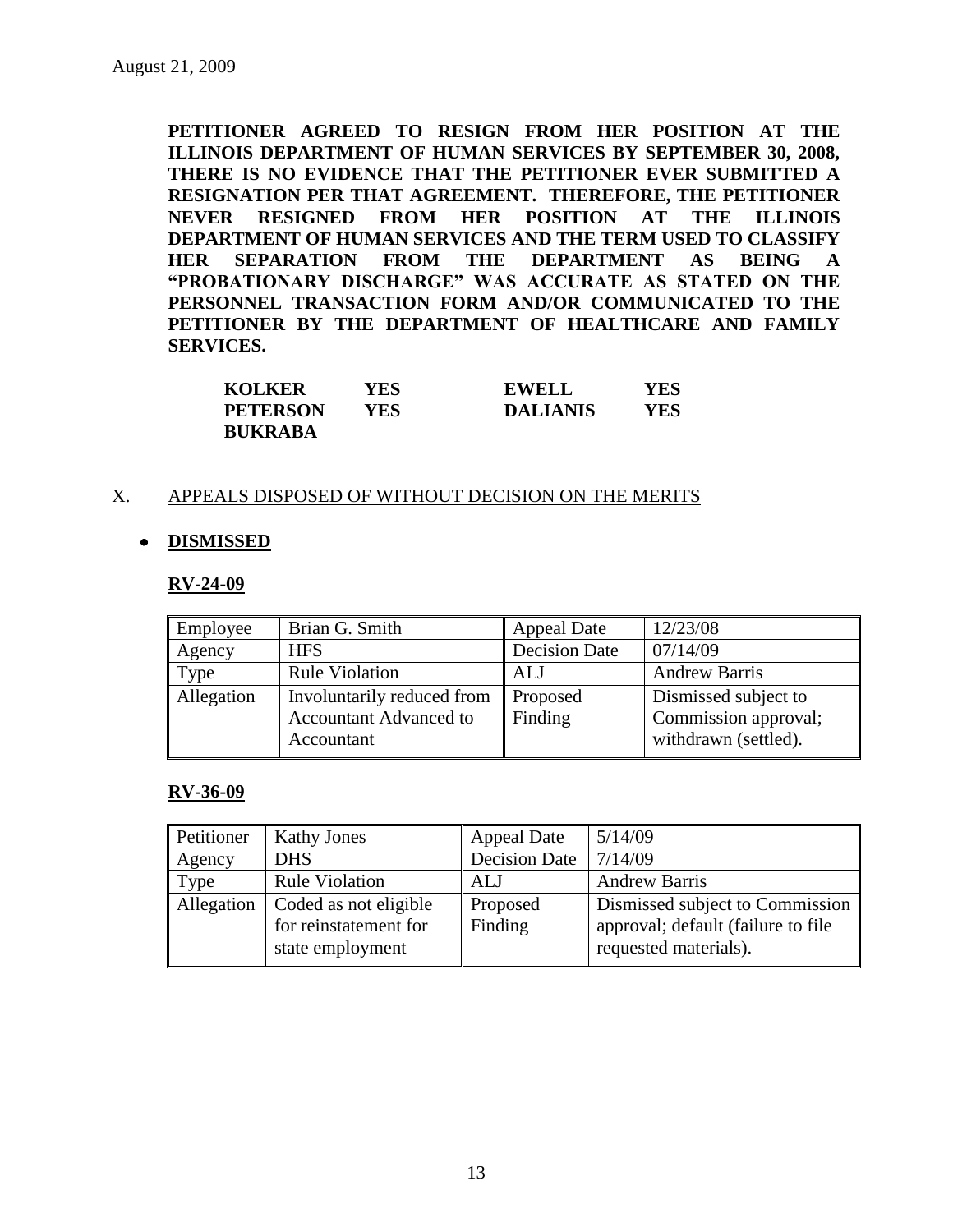### **DA-37-09**

| Employee  | William Schnidt    | <b>Appeal Date</b>   | 5/17/09                         |
|-----------|--------------------|----------------------|---------------------------------|
| Agency    | <b>DCFS</b>        | <b>Decision Date</b> | 7/14/09                         |
| Type      | Discharge          | ALJ                  | <b>Andrew Barris</b>            |
| Change(s) | Conduct unbecoming | Recommended          | Dismissed subject to Commission |
|           |                    | Decision             | approval; withdrawn.            |

### **GT-43-09**

| Employee   | Charles J. Rocek                                      | <b>Appeal Date</b>      | 6/08/09                                                                                                                         |  |
|------------|-------------------------------------------------------|-------------------------|---------------------------------------------------------------------------------------------------------------------------------|--|
| Agency     | <b>FPR</b>                                            | <b>Decision Date</b>    | 7/27/09                                                                                                                         |  |
| Type       | <b>Geographical Transfer</b>                          | ALJ                     | Daniel Stralka                                                                                                                  |  |
| Allegation | <b>Transferred from</b><br><b>JRTC</b> to Des Plaines | Recommended<br>Decision | Dismissed subject to Commission<br>approval; default (failure to<br>provide contact number for<br>telephone status conference). |  |

### **GT-48-09**

| Employee   | <b>Marion Sirefman</b>                                | <b>Appeal Date</b>      | 6/25/09                                                 |
|------------|-------------------------------------------------------|-------------------------|---------------------------------------------------------|
| Agency     | <b>FPR</b>                                            | <b>Decision Date</b>    | 7/13/09                                                 |
| Type       | <b>Geographical Transfer</b>                          | l ALJ                   | Daniel Stralka                                          |
| Allegation | <b>Transferred from</b><br><b>JRTC</b> to Des Plaines | Recommended<br>Decision | Dismissed subject to Commission<br>approval; withdrawn. |

### **GT-51-09**

| Employee   | Eleni Markos               | <b>Appeal Date</b>       | 6/26/09                                       |
|------------|----------------------------|--------------------------|-----------------------------------------------|
| Agency     | <b>FPR</b>                 | 7/13/09<br>Decision Date |                                               |
| Type       | Geographical Transfer      | l ALJ                    | Daniel Stralka                                |
| Allegation | Transferred from           |                          | Recommended   Dismissed subject to Commission |
|            | <b>JRTC</b> to Des Plaines | Decision                 | approval; withdrawn.                          |

**IT WAS MOVED BY COMMISSIONER PETERSON, SECONDED BY COMMISSIONER EWELL, AND BY ROLL CALL VOTE OF 4-0, THE MOTION ADOPTED TO AFFIRM AND ADOPT THE ADMINISTRATIVE LAW JUDGES' PROPOSED FINDINGS AND RECOMMENDED DECISIONS TO DISMISS THE APPEALS OF BRIAN SMITH, KATHY JONES, WILLIAM SCHNIDT, CHARLES ROCEK, MARION SIREFMAN, AND ELENI MARKOS.**

| <b>KOLKER</b>   | YES  | <b>EWELL</b>    | YES |
|-----------------|------|-----------------|-----|
| <b>PETERSON</b> | YES. | <b>DALIANIS</b> | YES |
| <b>BUKRABA</b>  |      |                 |     |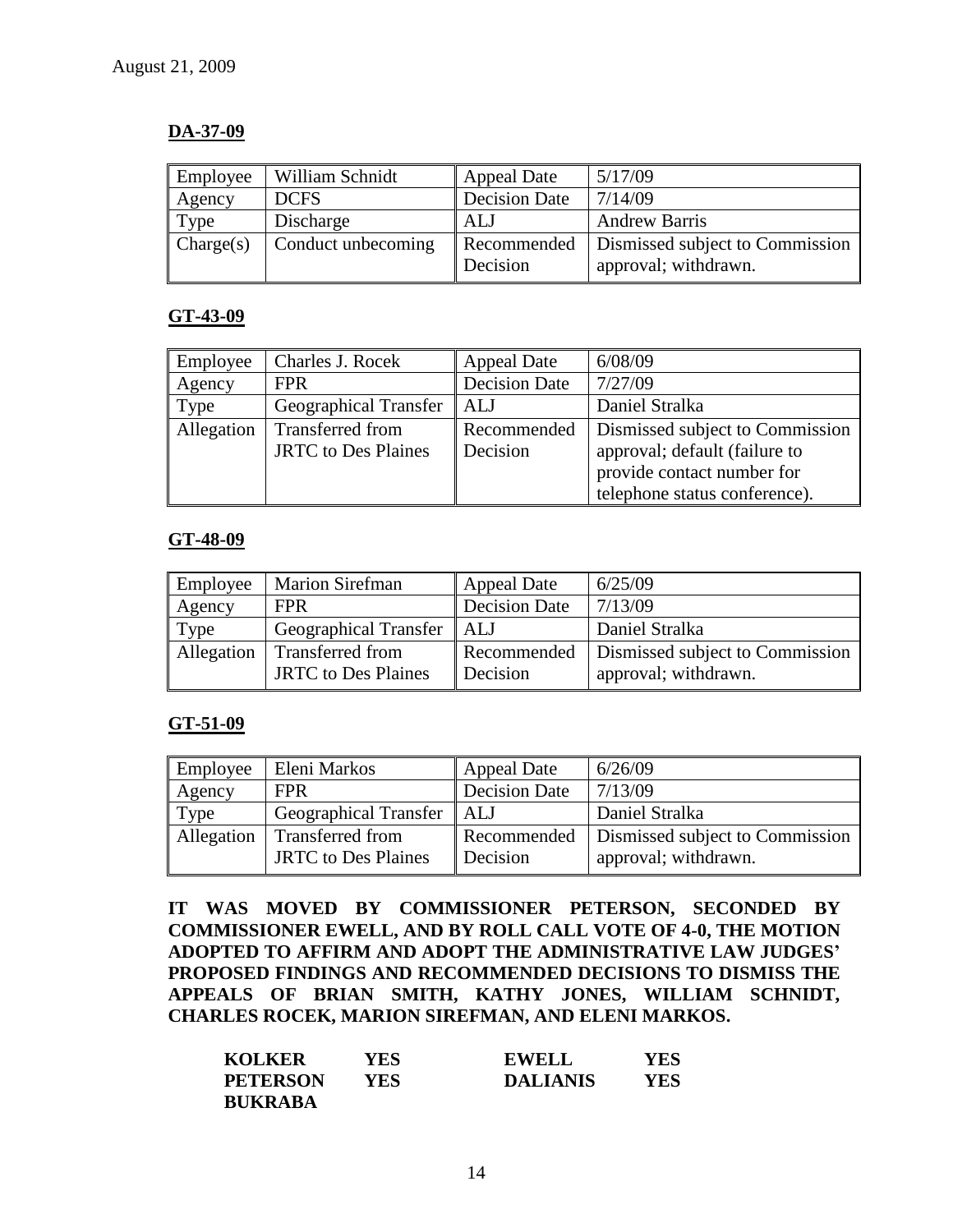#### XI. AMENDMENT TO THE PERSONNEL RULES

Executive Director Daniel Stralka explained that this section was added to the Personnel Rules as an emergency rule to allow the State to reduce the cost of its operations while retaining valuable employees. Furlough programs must be approved by both the Director of Central Management Services as well as the Office of the Governor (through its Office of Management and Budget) before they may be implemented. This provision is not limited to the current fiscal year but may also be utilized in future years as financial conditions warrant, though the language of the proposed rule does not limit it to that only.

#### **Section 303.120 Furlough Program**

- a) Definition
	- 1) Furlough is a timekeeping status in which an employee is placed for a temporary period of leave without duties or pay because of conditions that require an agency to curtail its operations; a furlough program may be either voluntary or involuntary at the discretion of the agency head. Furlough is a tool to continue State services with minimal disruption and retain valuable employees at reduced cost. The employee's employment status shall not change because of the furlough. Furlough shall not change the employee's continuous or creditable service dates for the purpose of annual evaluations, retirement or longevity, the employee's health or life insurance coverage or the employee's accrual of vacation, sick or personal time. Employees on furlough shall not be at work or on standby or on-call duty and shall not perform State work during furlough time. Furlough shall not be used when permanent or temporary layoff or emergency shut-down is appropriate. Furlough shall not be used as a substitute for permanent part-time employment. Furlough shall not be a means or form of discipline. Employees on paid military leave or other unpaid leave shall not be scheduled for furlough during the leave and shall be scheduled upon return to work if the furlough program remains in effect. "Employee" includes less than full-time, full-time, intermittent, per diem, temporary, emergency and provisional employees.
	- 2) Employees excluded, if any, from the furlough program shall be identified as "furlough-exempt." A uniform, narrow definition of "furlough-exempt" shall be applied throughout the furlough program by the agency head. Furloughexempt employees may include employees:
		- A) in 24/7 facilities, to ensure adequate service delivery and staff coverage and who would have to be replaced at a higher cost than the costs saved through furlough;
		- B) who perform critical functions of the agency, or protect the safety and health of employees, clients or patients of the agency or the public;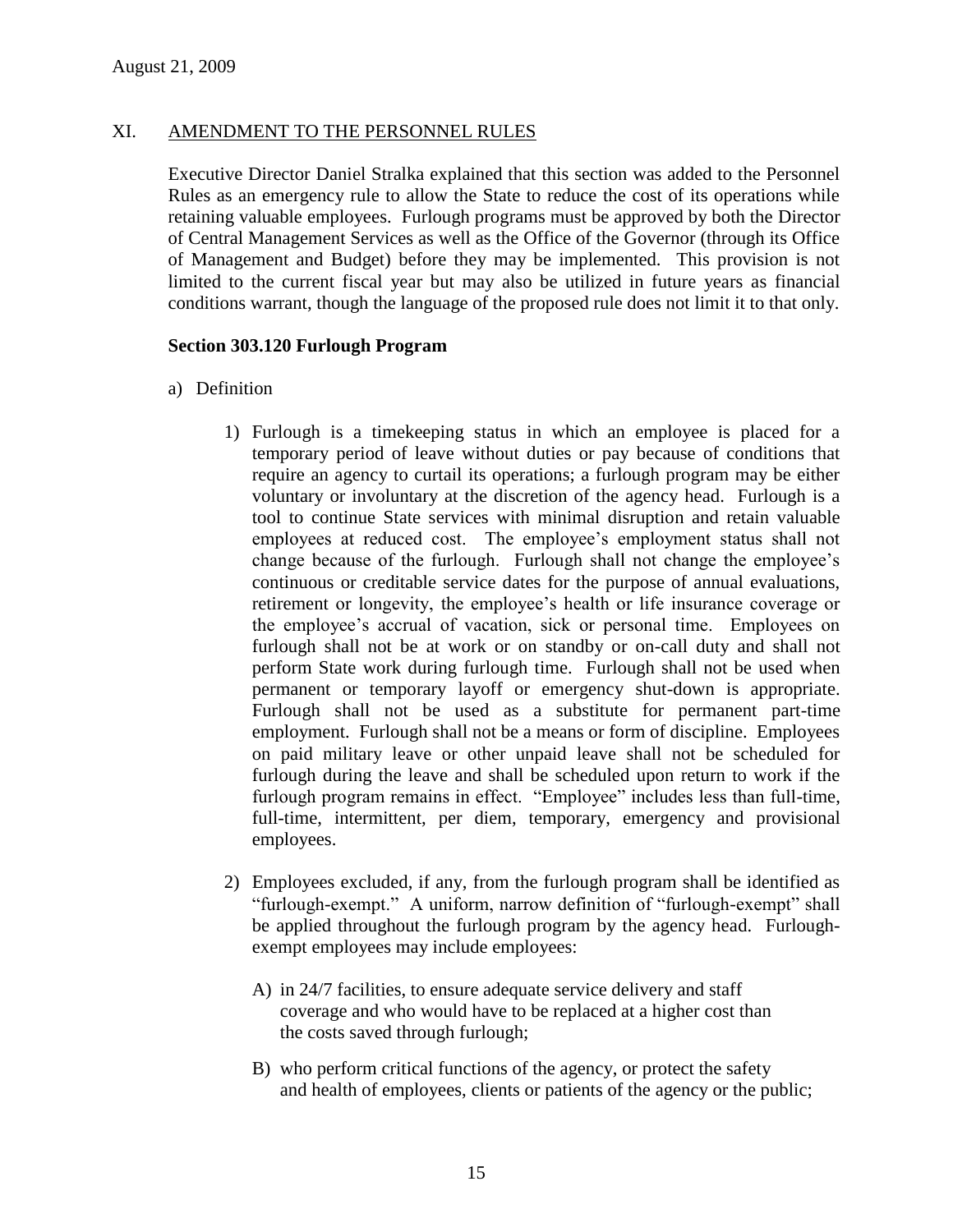- C) who are paid 100% by federal funds; and
- D) who are in revenue-generating positions that generate more money than the costs that would be saved by furlough.
- b) Program Approval An agency head, with prior approval from the Office of the Governor and the Director of Central management Services, may institute a furlough program. The agency shall provide advanced notification to affected employees as soon as practicable. An agency head shall indicate whether the furlough is for the entire agency or a designated division or program, the initial effective date of the program, the number of days that employees shall be on furlough and the end date of the furlough program. Agencies shall track which employees have taken furlough and the cost savings to the State.
- c) Furlough Time Furlough time shall be scheduled in a manner that is consistent with the operating needs of the agency. Furlough may be taken in full or one-half day increments only and may be nonconsecutive. Employees on schedules with shortened workweeks shall take furlough time on a prorated basis. Sick time, vacation time, personal time, accumulated Holiday time, Earned Equivalent Time (EET), and compensatory time shall not be used to remain in pay status while on furlough. Taking a furlough day before or after a holiday shall not result in loss of pay for the holiday. Furlough time shall not count toward overtime. Conflicts regarding scheduling furlough time shall be resolved based first on the operational needs of the agency and second by continuous service date. All furlough time shall be preapproved. Previously charged unpaid time (unexcused absence, unauthorized absence, excused absence or suspension time) shall not be used to meet an employee's furlough obligation. An agency shall not mandate that an employee take a furlough day on a holiday.
- d) Time Sheets Furloughs shall be indicated by a daily entry of FD (Furlough Day) on an employee's time sheet.
- e) Furlough Time Value The value of a furlough day is worth exactly the same amount of money regardless of the number of days in the pay period and is computed by dividing the annualized rate of pay by the total number of days in a work year as filed with the Department of Central Management Services. Regularly recurring items such as longevity pay, shift differential, bilingual pay, and other premium pay items that are paid each month, are included in determining the regular monthly rate. Agencies shall not use temporary or interim assignment pay to determine the value for employees on temporary or interim assignment. The value of the deducted day will be subtracted from the semi-monthly rate. Employees taking furlough on a day when their scheduled number of work hours varies from the employing agency's normal work schedule on that day are only required to furlough the number of hours in that employing agency's normal schedule. For example, an employee who is scheduled to work 10 hours on a furlough day in an agency with a normal work schedule of 7.5 hours, will furlough 7.5 hours and either work the remaining 2.5 hours or utilize benefit time (vacation, personal, accumulated Holiday, EET or